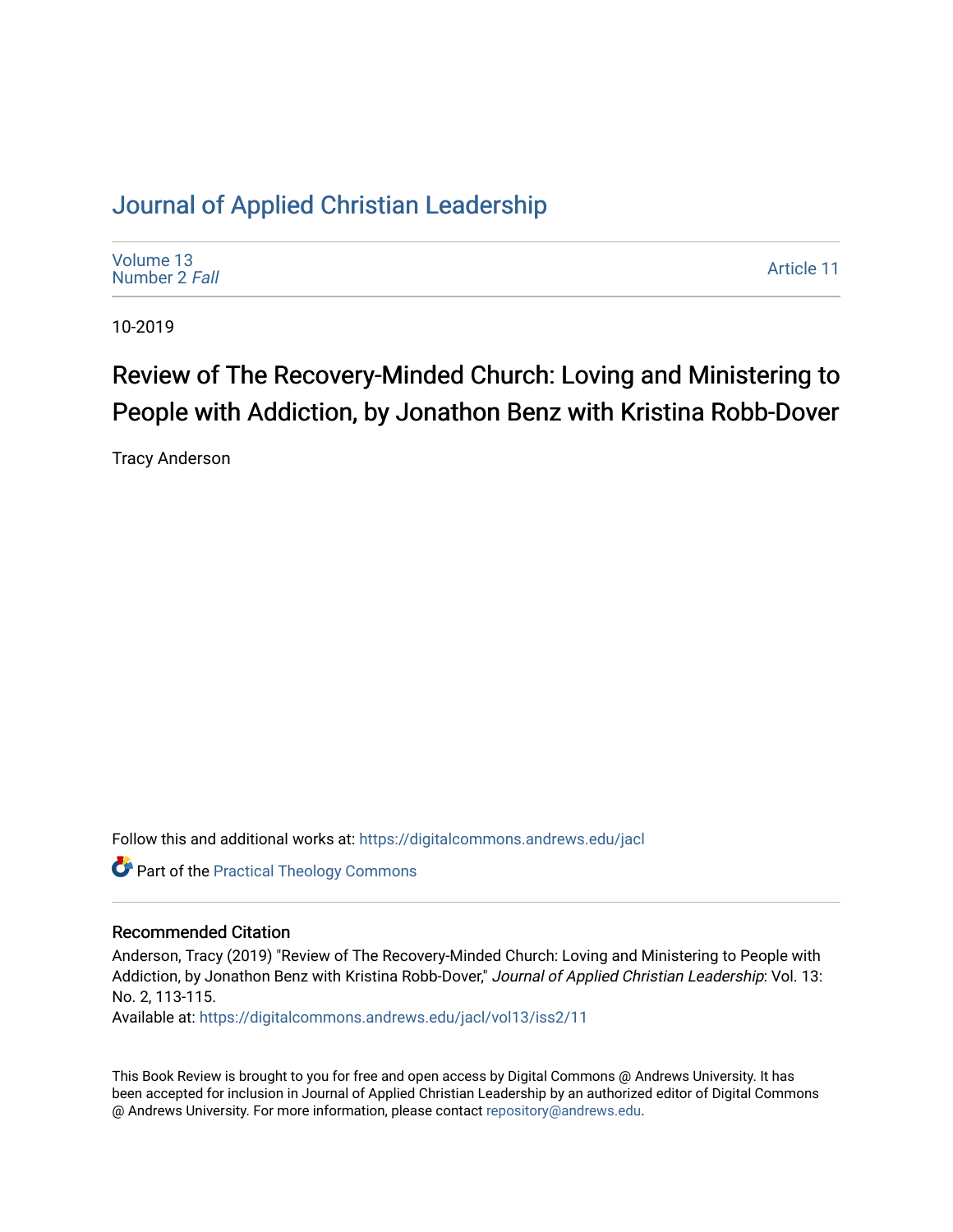regulation. By working with the leader and by helping him/her differentiate, the while system would be affected. The leader, viewed as an element of change, is encouraged to keep highlighting the vision, promoting it, instead of wasting time and energy opposing anarchical resistance.

Another important point highlighted by the book is the emotional regression process that is currently taking place in the great American family, making more difficult the task of a leader, be it in a family, secular institution, or church setting. Even though the author is not a Christian, it seems that his religious background helped him to build an interesting analysis of society. This emotional regression, according to him, may be recognized by five components: (1) high reactivity to events and individuals; (2) herding, a process that overpowers differentiation through togetherness, leading all to adapt to the most immature element of the system; (3) blame displacement, that values victimization over one's own responsibility, external forces rather than resilience (media reports more about victims than about overcomers), and overprotects those who are "easily hurt 'injustice-collectors' and slow healers  $(loc. 2863);''(4)$  a quick-fix mentality that looks for removing symptoms rather than causes (loc.  $1178$ ); and  $(5)$ the lack of well-differentiated leadership, that when present, would allow leaders to find non-traditional (sometimes opposite) ways to manage their function (loc. 1180).

This book will be appreciated, especially by leaders who are facing a relational crisis, challenges to their leadership, and an anarchic pressure for minimizing the importance of the democratic process. Parents also will profit from its reading, as the parental leadership process is based

on the same principles. It is a mustread book for those who, besides leadership issues, would like to understand a little more about of society in which we live, a time the Bible prophecy refers to as "the last days."

MARCOS BOMFIM is director of the Stewardship Department of the General Conference of the Seventhday Adventist Church in Silver Spring, MD.

### **THE RECOVERY-MINDED CHURCH: LOVING AND MINISTERING TO PEOPLE WITH ADDICTION**

*By Jonathon Benz with Kristina Robb-Dover Downers Grove, IL: IVP Books (2016) Paperback, 185 pages*

#### *Reviewed by TRACY ANDERSON*

"We are the most in debt, obese, addicted, and medicated adult cohort in US history" (Brown, 2010). This statement made by Brene Brown, social scientist, therapist, and founder of The Daring Way, found in the first chapter of *The Recovery-Minded Church*, suggests that American society faces a serious dilemma. Add to this statement the Benz and Robb-Dover's estimate that about 30 percent of Americans struggle with some type of addiction, and the curtain is drawn back, revealing the true condition of many Americans. *The Recovery Minded Church* is a book written to the attention of church leaders, members, and the faith community at large to challenge the way individuals with addictions are received and cared for by the church.

The authors of *The Recovery-Minded Church* reference Luke 15:20–24, the prodigal son's story, and suggest that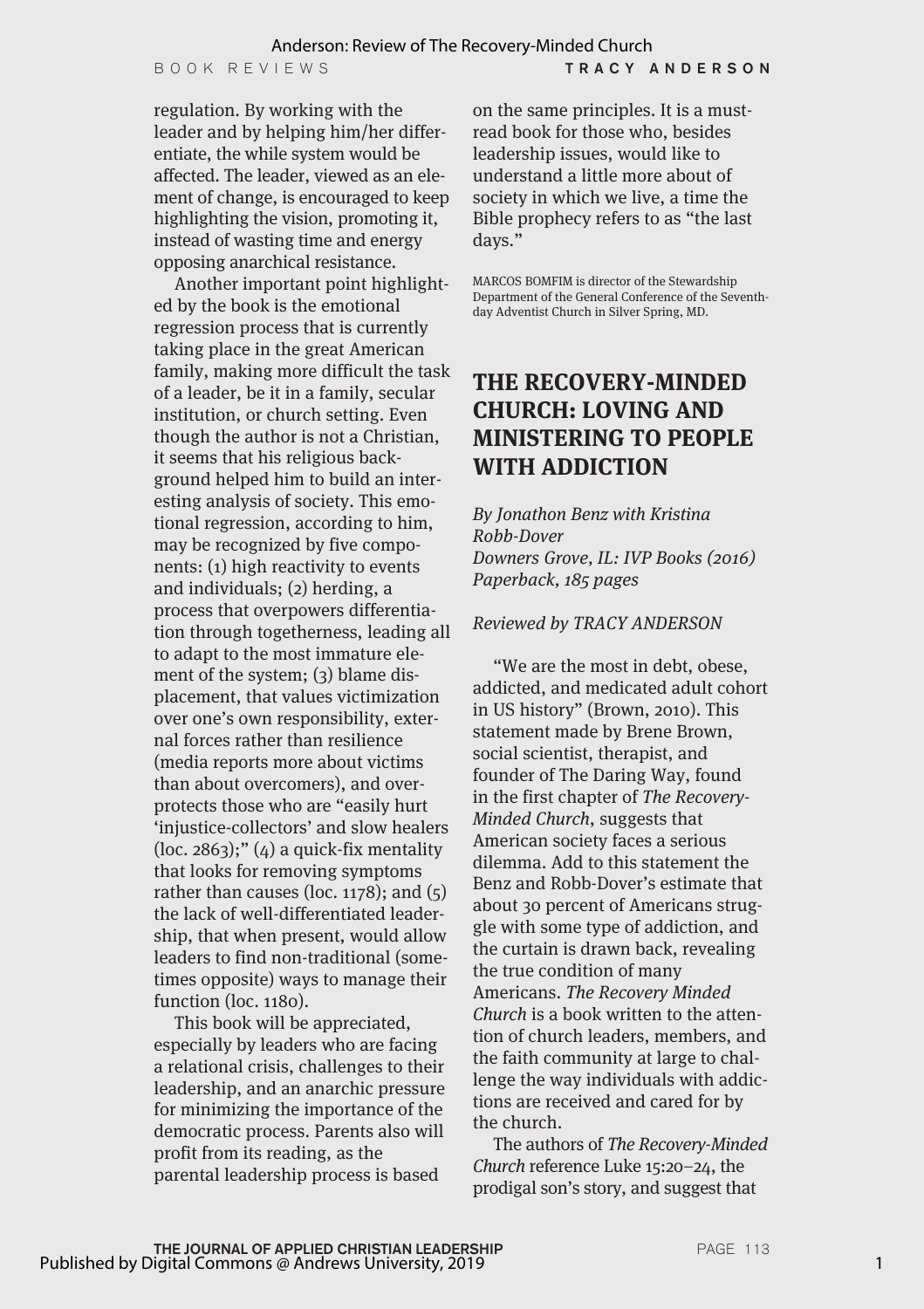the church can be a "prodigal church" for those seeking refuge and recovery support. They challenge the church leadership of today to consider if their church receives both those with active addictions, as well as those in recovery, as "prodigal children" returning from the faraway country of addiction to a home of unconditional love and acceptance (versus a spirit of judgment and disdain).

This book asks some important questions: if the church were considered a prodigal church, is it ready to receive addicts into their pews each week? Is the church equipped to love those with addictions through the long-term recovery process? Does the church have the tools to help their congregations receive (with love and acceptance) the prodigal addict who has wandered very far from home?

The authors "surveyed an ecumenical focus group of one hundred church leaders (both lay and ordained) to discover the biggest obstacles they face in loving and ministering to people with addictions" (p. 14). Each chapter addresses different obstacles, offering church leaders tools to help congregations become a recovery-friendly place for these individuals. The authors stress that this book does *not* show the church how to set up a recovery program; however, it *does* offer church leaders methods for how to respond to individuals with addictions in ways other than giving them a pamphlet to a local NA or AA meeting. This book challenges and invites church leaders to go beyond their comfort zone into unchartered territory by offering addicts in their midst real support, not simply a referral.

*The Recovery-Minded Church* provides valuable insight, as reported by those with addiction, into how the church has failed to respond to the person behind the addiction, leaving

many more hurt than healed. It offers a clinically informed, biblical, and theological framework to correct this problem. The authors suggest looking at how the church leader personally responds to addiction. If the typical response is to refer the person for help outside the church, and the dialogue with the person ends there, the first step is to reevaluate. The author suggests that church leaders and members can do so much more by personally including and getting to know the person behind the addiction. They also suggest going with the person to a meeting. More challenging is the authors' suggestion that to prepare to meet the deeper needs of the addict, and it is first necessary to acknowledge how much alike one is to the addict. The author suggests doing a personal moral inventory (step four in the AA/NA 12-step process), review fears, identify false gods, and look at intimate relationships, both past and present. This process will allow church leaders to be humble as their own addictive tendencies are revealed and the grace of God becomes more of a personal need.

The first pressing concern discovered by the authors' survey focuses on how to get the addict into recovery. This book provides the reader with the ways to best approach the person with an addiction and discusses what not to do. The next section covers how to keep the person in recovery; this section suggests that emotional resiliency is the best predictor of whether addicts will be able to manage life's stress without using. The authors suggest that the church can help recovering addicts stay in recovery "by providing spiritual resiliency, which can be the byproduct of a church culture that defines itself in terms of authentic, long term relationships entrusted to God's care and transformation" (p. 86). They suggest that the church can